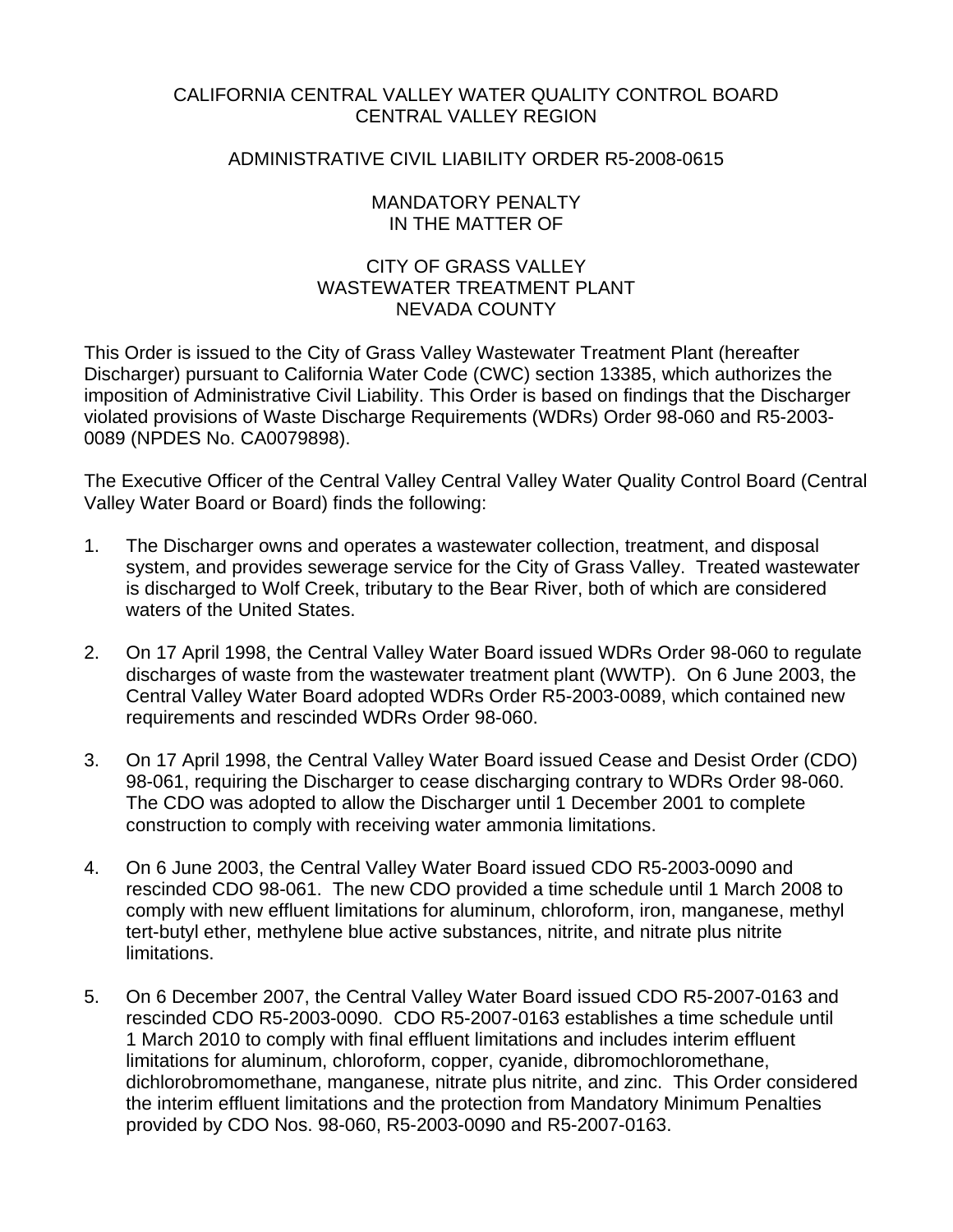6. CWC sections 13385(h) and (i) require assessment of mandatory penalties and state, in part, the following:

CWC section 13385(h)(1) states:

Notwithstanding any other provision of this division, and except as provided in subdivisions (j), (k), and (l), a mandatory minimum penalty of three thousand dollars (\$3,000) shall be assessed for each serious violation.

CWC section 13385 (h)(2) states:

For the purposes of this section, a 'serious violation' means any waste discharge that violates the effluent limitations contained in the applicable waste discharge requirements for a Group II pollutant, as specified in Appendix A to Section 123.45 of Title 40 of the Code of Federal Regulations, by 20 percent or more or for a Group I pollutant, as specified in Appendix A to Section 123.45 of Title 40 of the Code of Federal Regulations, by 40 percent or more.

CWC section 13385(i)(1) states:

Notwithstanding any other provision of this division, and except as provided in subdivisions (j), (k), and (l), a mandatory minimum penalty of three thousand dollars (\$3,000) shall be assessed for each violation whenever the person does any of the following four or more times in any period of six consecutive months, except that the requirement to assess the mandatory minimum penalty shall not be applicable to the first three violations:

- A) Violates a waste discharge requirement effluent limitation.
- B) Fails to file a report pursuant to Section 13260.
- C) Files an incomplete report pursuant to Section 13260.
- D) Violates a toxicity effluent limitation contained in the applicable waste discharge requirements where the waste discharge requirements do not contain pollutant-specific effluent limitations for toxic pollutants.
- 7. CWC section 13323 states, in part:

Any executive officer of a Central Valley board may issue a complaint to any person on whom administrative civil liability may be imposed pursuant to this article. The complaint shall allege the act or failure to act that constitutes a violation of law, the provision authorizing civil liability to be imposed pursuant to this article, and the proposed civil liability.

8. WDRs Order 98-060 Effluent Limitations No. B.1., Category A, include, in part, the following effluent limitations: "During the period 1 May through 31 October and during other periods when the ratio of daily receiving water flow to daily effluent flow is less than 20 to 1…effluent shall not exceed the following limits."

| Constituents                    | <u>Units</u> | Hourly<br>Average | Weekly<br>Average | Monthly<br>Median | Dailv<br>Maximum |
|---------------------------------|--------------|-------------------|-------------------|-------------------|------------------|
| <b>Chlorine Residual</b>        | ma/L         | 0.02              | 0.01              | $- -$             | $- -$            |
| <b>Total Coliform Organisms</b> | MPN/100 mL   | $-$               | $-$               | 2.2               | 23               |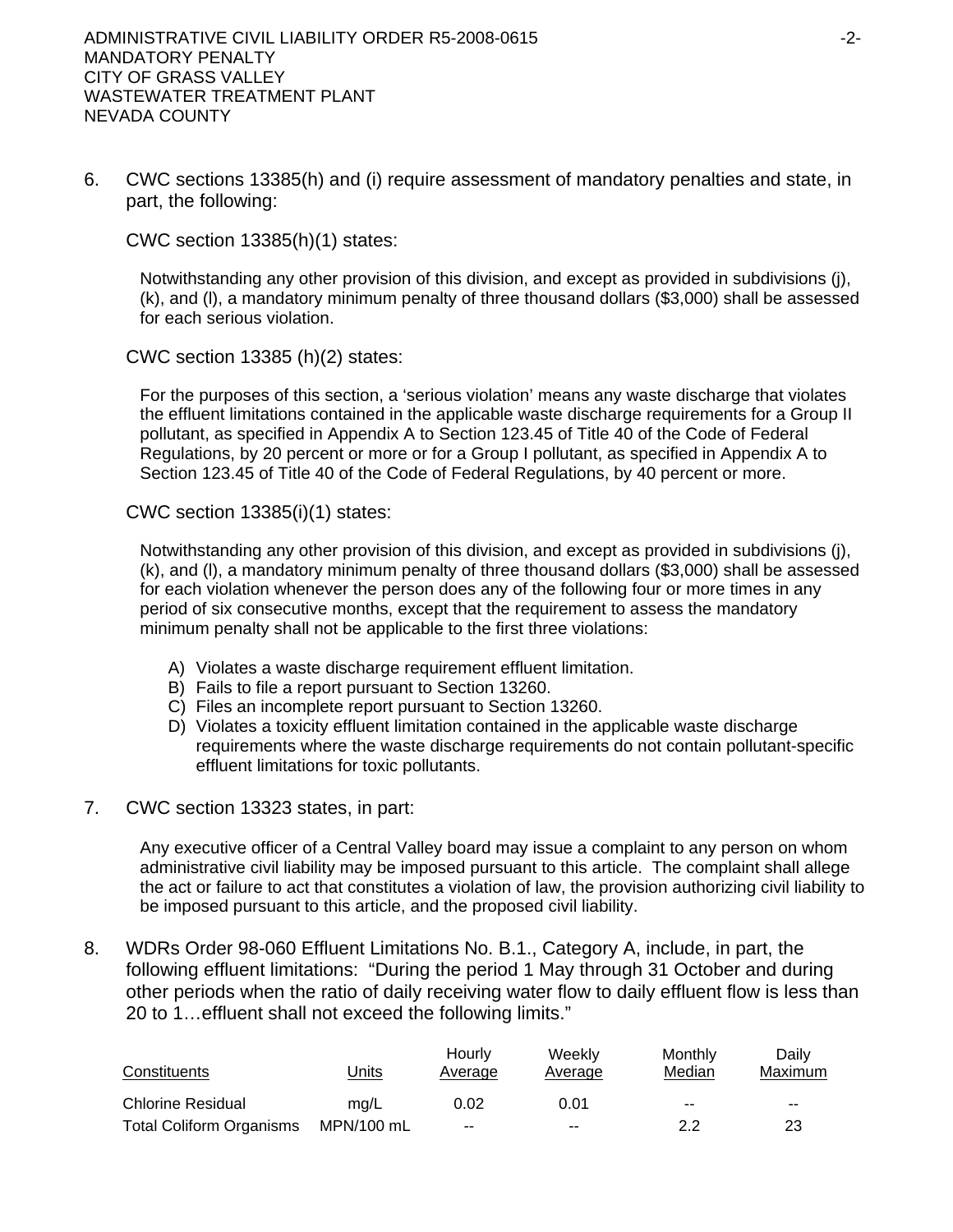9. WDRs Order 98-060 Effluent Limitations B.6. requires, in part,

The discharge shall not have a consistent pH less than 6.5 nor greater than 8.5. Individual excursions below the minimum pH value of 6.5, or above the maximum pH value of 8.5 shall not exceed 60 minutes for any given excursion. The total duration of excursions shall not exceed 1% of the discharge time within a monthly reporting period. There shall be no excursions below 6.0 or above 9.0 at any time.

10. WDRs Order R5-2003-0089 Effluent Limitations B.1. requires, in part, "Effluent shall not exceed the following limits when less than 20:1 dilution is available:"

| Constituents                    | Units      | 7-Dav<br>Median | Instantaneous<br>Maximum |
|---------------------------------|------------|-----------------|--------------------------|
| <b>Total Coliform Organisms</b> | MPN/100 mL | $2.2^{5}$       | $23^{6}$                 |

5 A monthly median, rather than a 7-day median, may be used until 1 November 2005.

- 6 The total coliform organisms concentration shall not exceed 23 MPN/100 mL more than once in any 30-day period. No sample shall exceed a concentration of 240 MPN/100 mL.
- 11. WDRs Order R5-2003-0089 Effluent Limitations B.3. requires, in part, "Effluent shall not exceed the following limits (from adoption until 29 February 2008):"

|                            | Interim Average Daily                      |  |
|----------------------------|--------------------------------------------|--|
|                            | <b>Limitations for Priority Pollutants</b> |  |
| Constituents               | $\mu$ g/L                                  |  |
| Copper (total recoverable) | $9.1^2$                                    |  |
|                            |                                            |  |

 $2^2$  To be ascertained by a 24-hour composite.

- 12. According to the Discharger's self-monitoring reports, the Discharger committed three (3) serious Group I violations of the above effluent limitations contained in Order Nos. 98-060 and R5-2003-0089 during the period beginning 1 January 2000 and ending 31 March 2008. The violations are defined as serious because measured concentrations of Group I constituents exceeded maximum prescribed levels by more than 40 percent on these occasions. The sum of the mandatory minimum penalties for these serious violations is **nine thousand dollars (\$9,000)**.
- 13. According to the Discharger's self-monitoring reports, the Discharger committed one (1) serious Group II violation of the above effluent limitations contained in Order Nos. 98-060 and R5-2003-0089 during the period beginning 1 January 2000 and ending 31 March 2008. This violation is defined as serious because measured concentrations of Group II constituents exceeded maximum prescribed levels by more than 20 percent on this occasion. The sum of the mandatory minimum penalties for these serious violations is **three thousand dollars (\$3,000)**.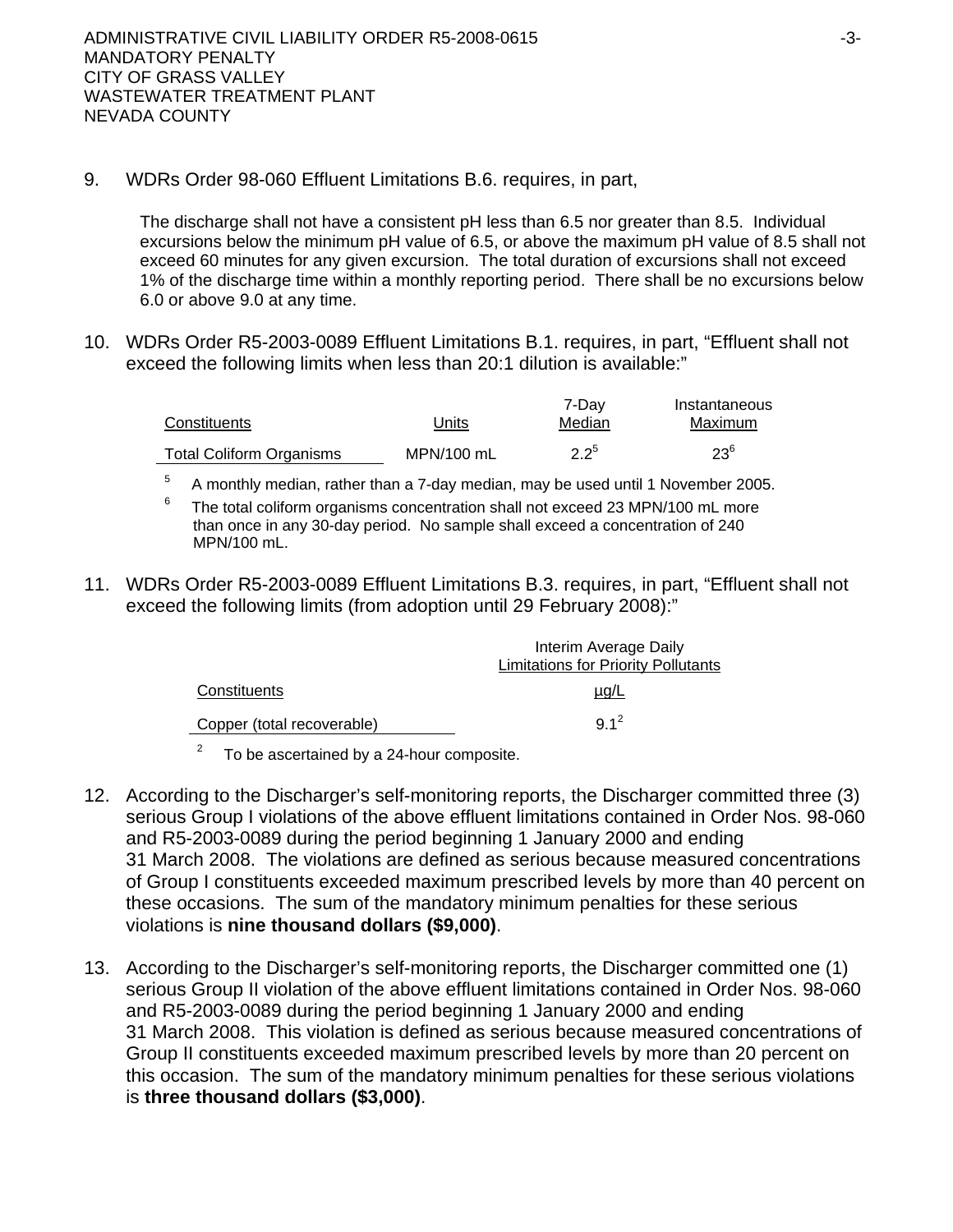- 14. According to the Discharger's self-monitoring reports, the Discharger committed seventeen (17) non-serious violations of the above effluent limitations contained in Order Nos. 98-060 and R5-2003-0089 during the period beginning 1 January 2000 and ending 31 March 2008. Three (3) of the non-serious violations are subject to mandatory penalties under CWC section 13385(i)(1) because these violations were preceded by three or more similar violations within a six-month period. The sum of the mandatory minimum penalties for these non-serious violations is **nine thousand dollars (\$9,000)**.
- 15. On 28 July 2008, the Assistant Executive Officer issued Administrative Civil Liability Complaint R5-2008-0563 (Complaint) to the City of Grass Valley. The Complaint assessed the Discharger \$24,000 in mandatory minimum penalties. Resolution of the Complaint is considered a settlement pursuant to federal regulations (40 CFR 123.27). Public Notice of the proposed Complaint was posted on the Central Valley Water Board's website on 28 July 2008 and was provided to all interested parties on that date. The Discharger was the only respondent to the Complaint. This Order memorializes a settlement that is not significantly different that that proposed in the Complaint.
- 16. After consideration of additional information submitted by the Discharger, this Order contains a minor adjustment to the violations charged in the Complaint. Violation 12 was removed because the Discharger provided evidence that the total coliform violation on 18 August 2004 was erroneous because the sampler line was contaminated.
- 17. The total amount of the mandatory penalties assessed for the cited effluent violations is **twenty-one thousand dollars (\$21,000).** A detailed list of the final cited effluent violations is included in Attachment A, a part of this Order.
- 18. Issuance of this Administrative Civil Liability Order to enforce CWC Division 7, Chapter 5.5 is exempt from the provisions of the California Environmental Quality Act (Pub. Resources Code section 21000 et seq.), in accordance with California Code of Regulations, title 14, section 15321(a)(2).
- 19. The Discharger has waived its right to a hearing before the Central Valley Water Board. This Order is issued to effectuate the parties' settlement.
- 20. On 15 March 2007, the Central Valley Water Board explicitly delegated to the Executive Officer the authority to issue orders to assess administrative civil liability where the matter is not contested by the discharger. (Resolution R5-2007-0009).
- 21. Any person aggrieved by this action of the Central Valley Water Board may petition the State Water Board to review the action in accordance with CWC section 13320 and California Code of Regulations, title 23, sections 2050 and following. The State Water Board must receive the petition by 5:00 p.m., 30 days after the date that this Order becomes effective, except that if the thirtieth day following the date that this Order becomes effective falls on a Saturday, Sunday, or state holiday, the petition must be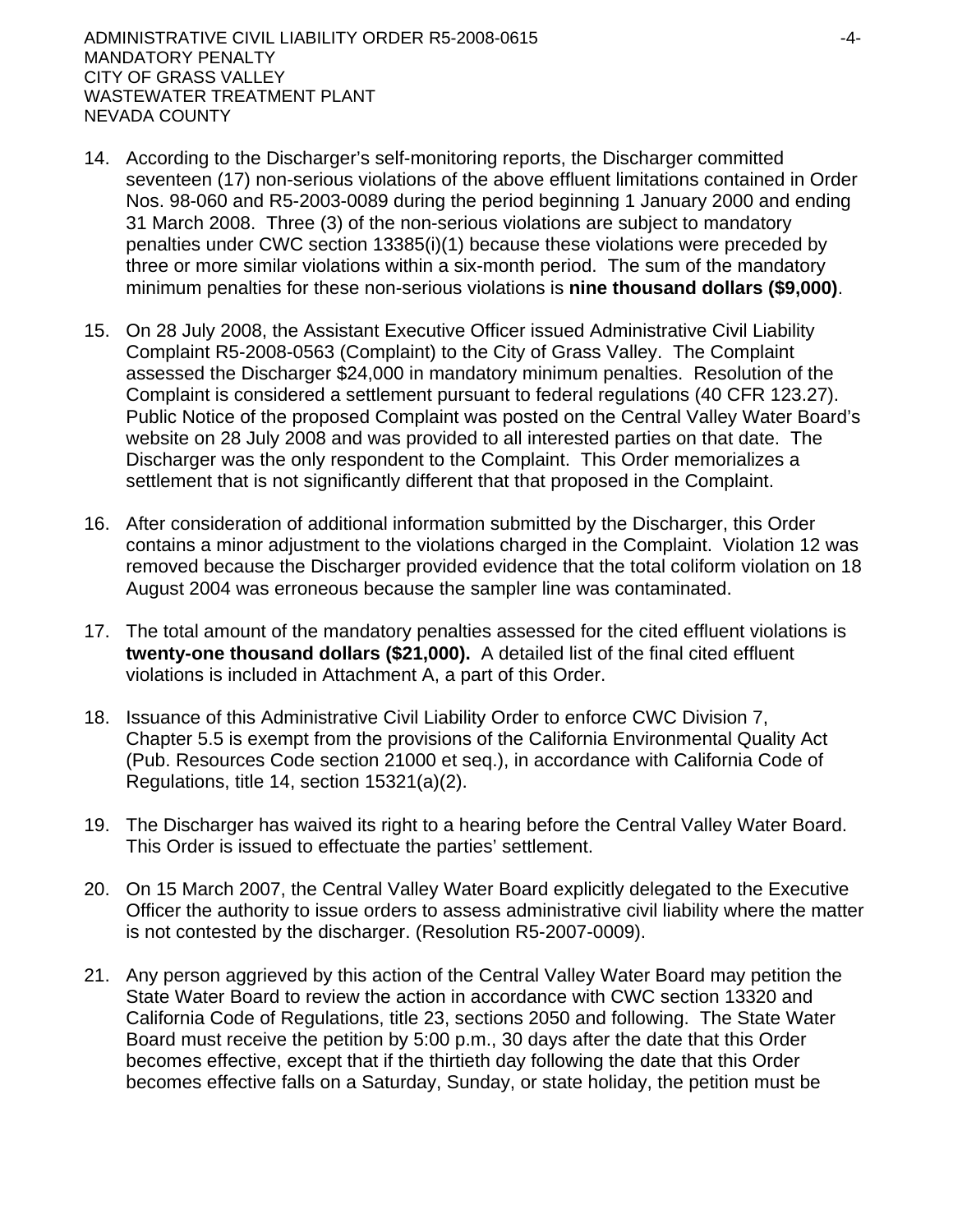received by the State Water Board by 5:00 p.m. on the next business day. Copies of the law and regulations applicable to filing petitions may be found on the Internet at: http://www.waterboards.ca.gov/public\_notices/petitions/water\_quality or will be provided upon request.

# **IT IS HEREBY ORDERED** that:

- 1. The City of Grass Valley, its agents, successors and assigns, shall be assessed an Administrative Civil Liability in the amount of **twenty-one thousand dollars (\$21,000)**.
- 2. By **12 December 2008**, the Discharger shall pay \$21,000 by check made payable to the "*State Water Pollution Cleanup and Abatement Account*." The check shall have written upon it "*ACL Order R5-2008-0615.*"
- 3. This Order is effective upon signature.

PAMELA C CREEDON, Executive Officer

12 November 2008

Attachment A: Record of Violations BLH/WSW: 11/07/08